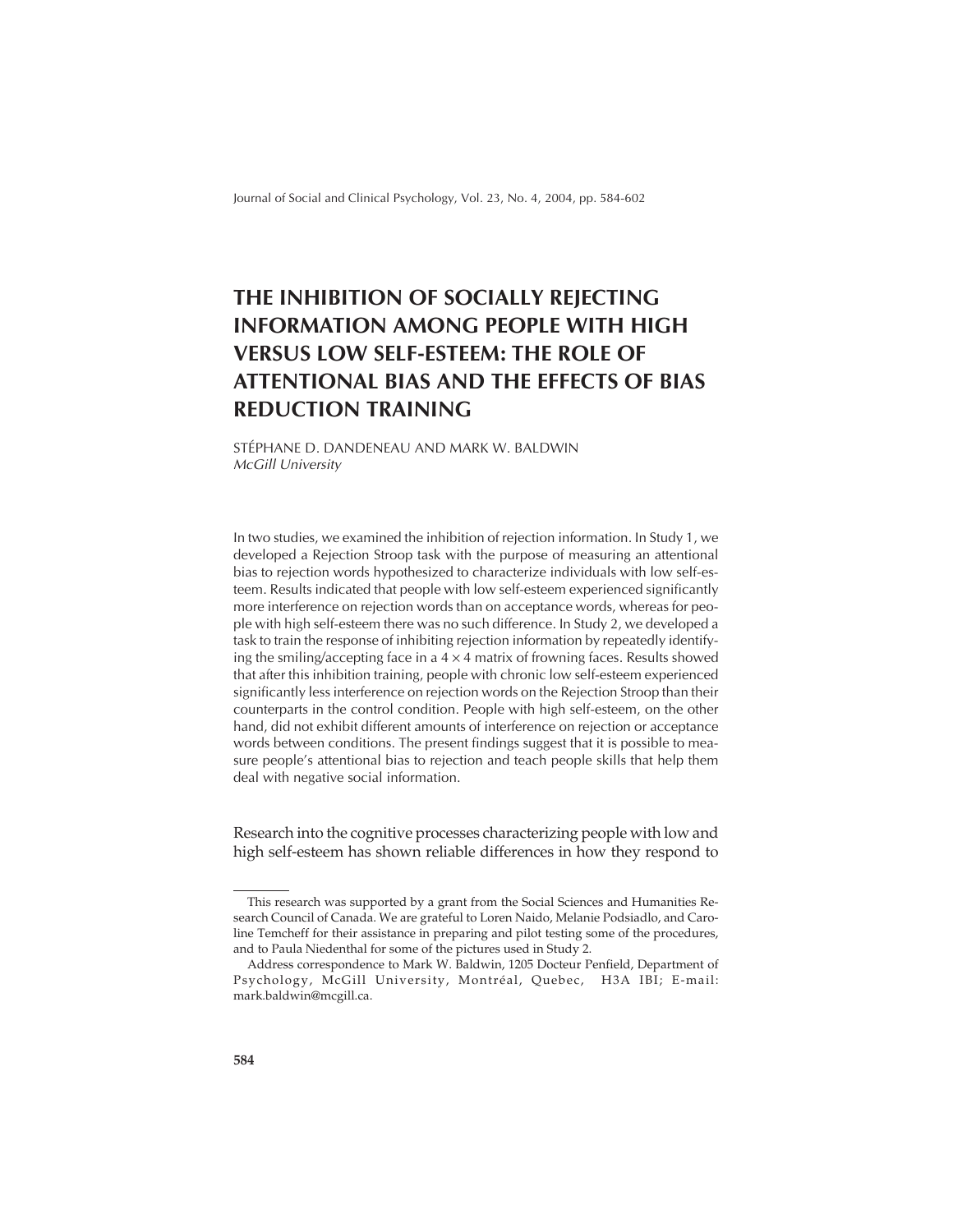certain types of information. This research has generally focused on the evaluative judgments people make of themselves and their own performances. After a failure, for example, individuals with low self-esteem tend to focus on the negative outcome, blame themselves for it, and draw uncharitable inferences about their abilities. Conversely, high self-esteem individuals engage in a variety of defensive processes. They engage in processing that is biased toward overestimation of their control over circumstances, overestimation of their performances, and a tendency to respond to any negative outcomes with external attributions and increased attention to alternative domains of strength. Such differences in handling outcome information help to explain why low self-esteem has been associated with negative affect, depression, anxiety, and maladjustment, while high self-esteem has been associated with greater confidence, expectations of success, self-enhancement, positive self-views, optimism, and low levels of anxiety (Campbell, Rudich, & Sedikides, 2002; Leary, Tambor, Terdal, & Downs, 1995; Taylor & Brown, 1988).

Rather than focusing on performance appraisals, we examined the domain of interpersonal relations, specifically, processing differences in the perception of rejection. According to research on the interpersonal roots of self-esteem, a critical aspect of self-esteem dynamics has to do with an individual's sense of his or her place in the social world. *Sociometer Theory* (Leary et al., 1995) holds that the self-esteem system is, at its core, a gauge that monitors the degree to which one is accepted and included by others versus rejected and excluded. One needs to constantly assess and monitor others' reactions in order to retrieve social information pertaining to one's inclusionary status. According to this theory, people who, over time, experience real or imagined rejection develop lower trait self-esteem than people who feel accepted and included in their social environment. Low trait self-esteem in turn predisposes the person to more readily perceive others as rejecting. In contrast, individuals with high self-esteem generally perceive others as accepting (Leary et al., 1995). Therefore, according to this perspective, a key cognitive process underlying self-esteem dynamics is the perception of rejection and acceptance. Related research on the construct of *rejection sensitivity* (Ayduk et al., 2000; Feldman & Downey, 1994) confirmed that individuals who have a strong tendency to anxiously expect, perceive, and overreact to rejection tend to also suffer from low self-esteem. Therefore it seems that individuals with low self-esteem monitor the environment with an attentional bias for rejection information, tending to monitor the environment for, focus attention on, and have difficulty disengaging attention from, any minimal indication of negative interpersonal feedback. Conversely, individuals with high self-esteem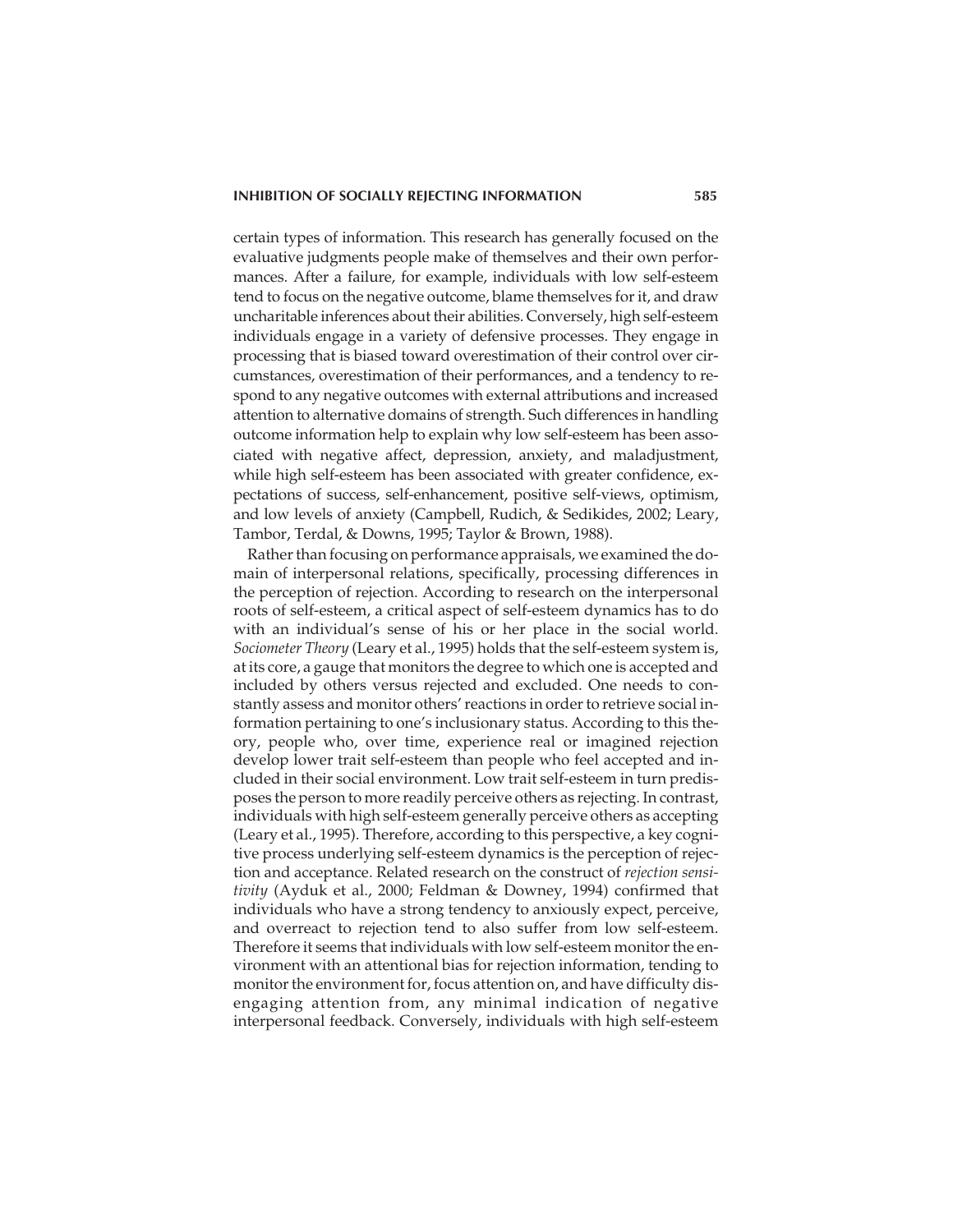exhibit an attentional bias toward acceptance and/or a corresponding inhibitory tendency for negative social feedback.

We sought to develop a task to measure this attentional bias regarding rejection and acceptance information. We drew on previous work that has employed the *emotional Stroop* task to study attentional processes in a variety of clinical and nonclinical populations. The task is most commonly used to investigate attentional biases in disorders such as anxiety disorders or depression. The most common use of the emotional Stroop task is to assess the extent to which certain stimuli hypothesized to be relevant to the disorder "capture attentional resources" (Williams, Mathews, & MacLeod, 1996). In a variant of the original Stroop task (Stroop, 1935), participants are asked to name the ink color of emotionally significant words (rather than color words as in the original). For anxious or distressed participants, performance on the color-naming task is hindered because the word presented on the screen—for example, *danger*, creates interference that delays the color-naming response. Participants automatically attend to two stimuli, the threatening word itself and the ink color, leading to longer response times. In general, interference findings are taken as an indicator of an inability to disengage attention from the threatening information. Nondistressed participants, who are able to inhibit the words or are not disturbed by the words, can name the ink color more quickly. Interference effects have been found in populations suffering from a variety of disorders, including depression, anxiety, social phobia, panic disorders, health worries, and spider phobias. Moreover, this seemingly sterile laboratory task has been found to predict people's behaviors in social or phobia-related situations, and improvements on the Stroop task are found among people who successfully respond to psychotherapy (Williams et al., 1996).

In a recent study of social feedback, Martin and Cole (2000) studied the internalization of rejection in children using an emotional Stroop task. Socially popular and unpopular elementary schoolchildren were presented negative social words and control words. Results demonstrated that unpopular children, but not popular children, took significantly longer to name the ink color of rejection words versus control words. The authors suggest that unpopular children had internalized negative personally relevant social information, which in turn made them more sensitive to such social information. Drawing from this study, we adapted the emotional Stroop to test for the attentional bias of rejection in individuals with low and high self-esteem by presenting negative and positive interpersonal social words (e.g., rejected, welcomed).

In our second study, we asked whether it might be possible to train an inhibitory response to negative social information. In the stereotyping literature, recent research has demonstrated that people with negative atti-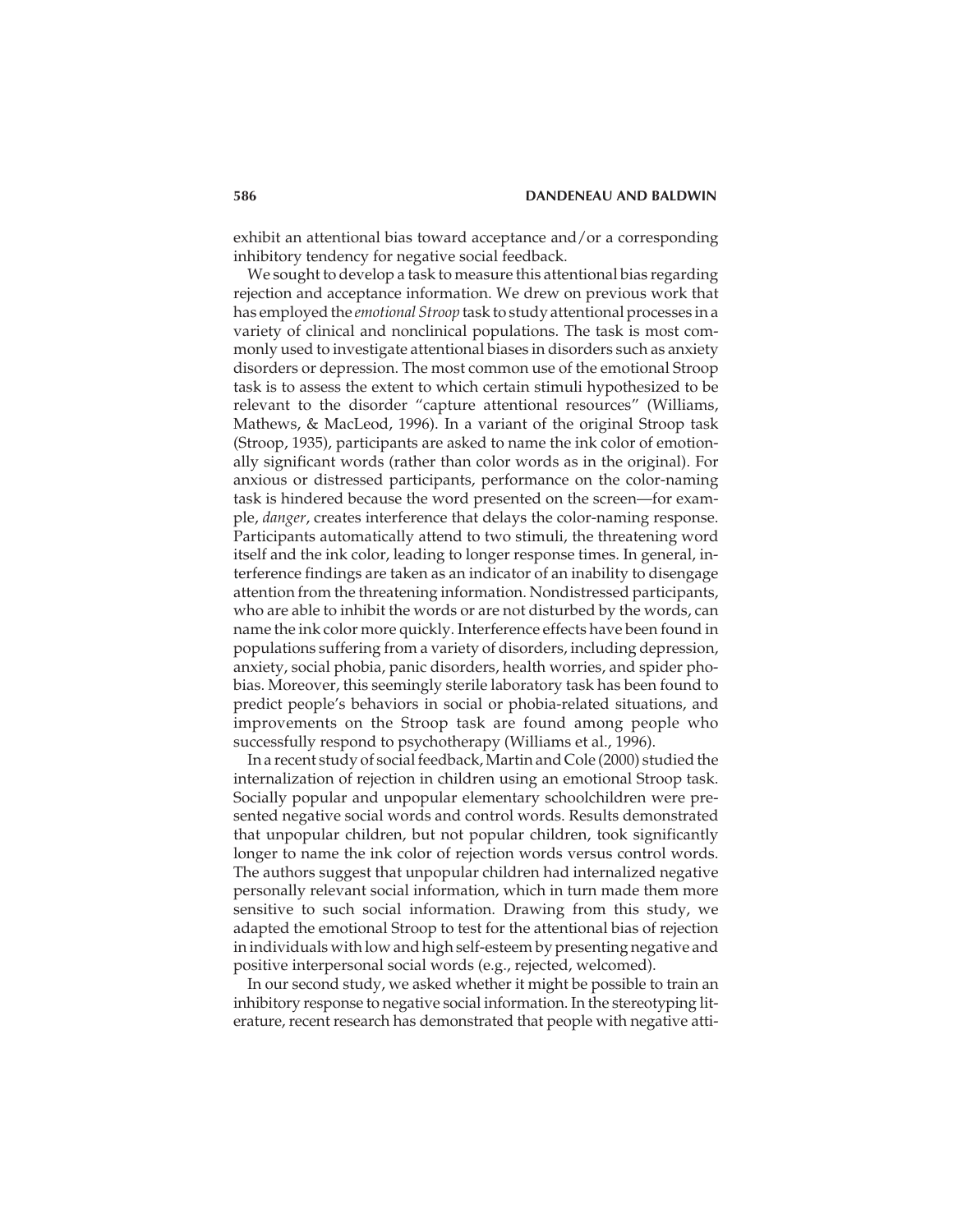tudes can be trained to inhibit the stereotypes they hold by repeatedly negating their typical view (Kawakami, Dion, & Dovidio, 1998; Kawakami, Dovidio, Moll, Hermsen, & Russin, 2000). On another front, Anderson and Green (2001) trained individuals to inhibit paired associates by deliberately suppressing target words on repeated trials. Results showed that mechanisms can be developed to prevent unwanted memories from entering awareness and that after having been trained, individuals find it more difficult to recall suppressed memories. We wondered if, through adequate practice, people with low self-esteem could be trained with inhibition skills so as to reduce their attentional bias to rejection information. Ayduk et al. (2000), building on their earlier rejection sensitivity research, found in a correlational study that the ability to strategically deploy attention reduced a link between low self-esteem and rejection sensitivity. We sought to train this ability in an experimental task.

#### **STUDY 1**

The purpose of the first study was to see if people with chronic low self-esteem would experience more interference on interpersonal rejection words than on interpersonal acceptance words. We hypothesized that, based on the notion that the concept of rejection is highly accessible and impactful for people with low self-esteem, rejection words would create more Stroop interference than acceptance words. People with high self-esteem, on the other hand, would not experience different amounts of interference on rejection and acceptance words.

Previous research using the emotional Stroop has shown that the more one identifies with a word, the more Stroop interference this word creates. Furthermore, relatedness to words describing one's current concern is necessary for Stroop interference to occur in nonclininal groups (Mathews & Klug, 1993; Rienmann & McNally, 1995; Williams et al., 1996). Therefore, it seemed important to determine the degree to which participants identified with the rejection words and the acceptance words in order to assess the interference caused by targets highly relevant to interpersonal concerns. For this we added a word identification rating scale in our methodology.

#### METHOD

#### **Participants**

Participants were 33 undergraduate students, fluent in English, who participated voluntarily for extra course credit. Two participants were excluded for the following reasons: One participant was color-blind and one participant did not correctly follow the questionnaire instructions.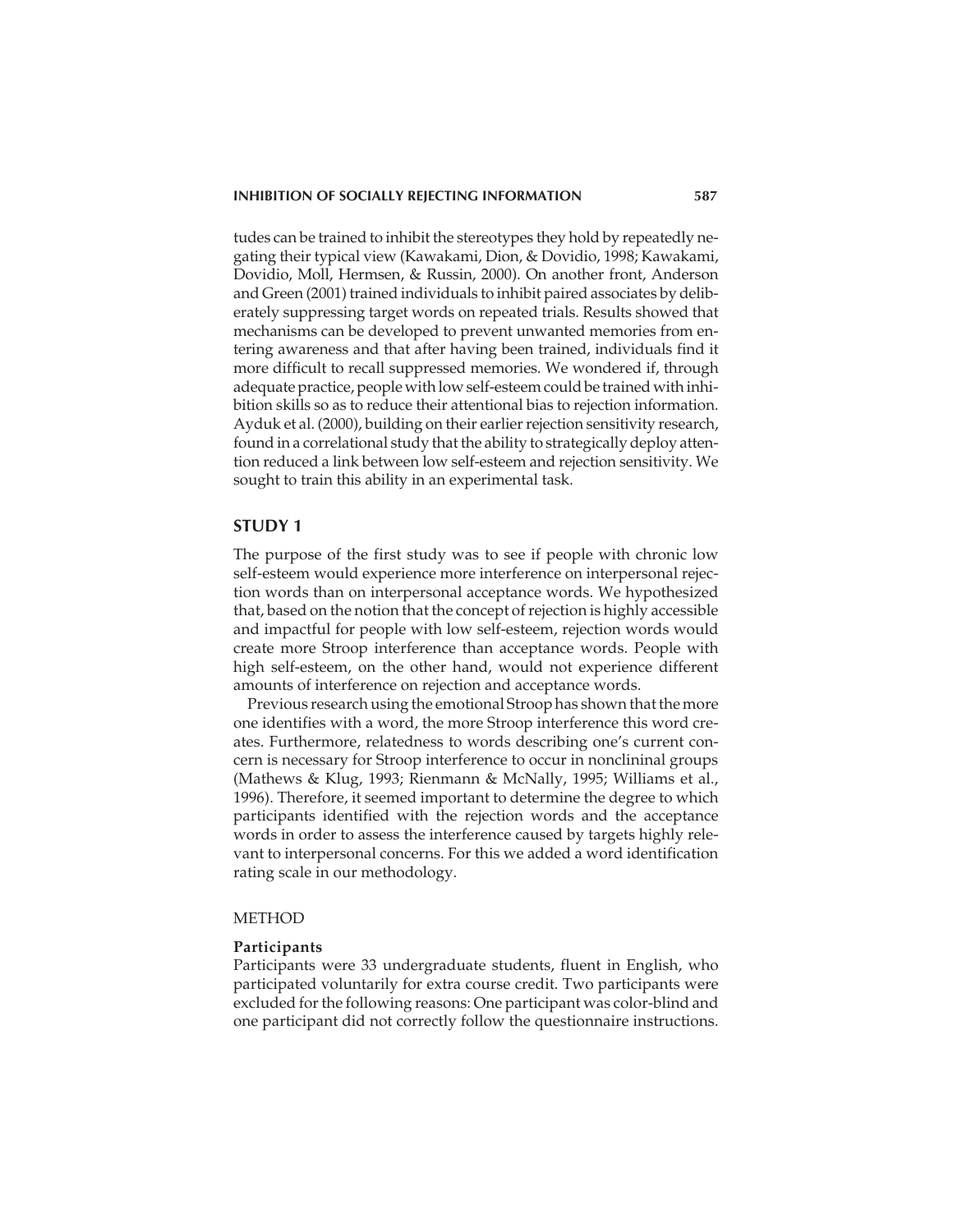The final sample of 31 participants consisted of 22 women and 9 men, with a mean age of 19.95 years.

#### **Materials and Apparatus**

*Rejection Stroop Task.* The Rejection Stroop task was designed and programmed using E-Prime software (2002). Color-naming response latencies were recorded using a voice-key connected to a headset microphone.

From previous studies on rejection and acceptance, 36 stimulus words were adapted (Baldwin & Sinclair, 1996). The 36 words were divided into three categories; 12 rejection words (unwanted, ignored, rejected, disliked, shunned, rebuffed, neglected, excluded, avoided, isolated, condemned, disapproved), 12 acceptance words (welcomed, wanted, liked, accepted, cherished, caring, supported, included, loved, affection, warmth, embraced), and 12 noninterpersonal words of mixed valence (spoon, chair, kitchen, table, pain, tragedy, death, poison, rainbow, paradise, happy, pleasure). On each trial, a target word was randomly presented in one of four colors (red, blue, green or yellow), and the same color was never presented on two consecutive trials. Each word was presented once in each of the four experimental blocks, which made for a total of 144 experimental trials. The 144 trials were presented in four blocks of 36 trials with breaks between blocks.

Words were presented in Courier font on a black background and were 1 centimeter tall on the computer screen. Participants were taken through a series of 12 practice trials before moving on to the experimental trials. Participants were instructed to look directly at the word presented on the screen and to name the ink color of the word as quickly as possible. The experimental trials proceeded as follows: a fixation point "+" appeared in the middle of the screen for 1 second, replaced by a stimulus word that remained on the screen for 1,200 ms, followed by a blank screen for 500 ms. The experimenter entered the participant's response on every trial in order to later check for errors.

*Questionnaire.* The questionnaire included the Rosenberg Self-Esteem scale (Rosenberg, 1965) along with other measures included for exploratory purposes. On the last page of the questionnaire, participants were asked to indicate what they thought the purpose of the experiment was and also to rate, using a 0 to 4 scale, the extent to which they felt they could identify with each of the rejection and acceptance words.

#### **Procedure**

Participants were run individually and every participant completed the Stroop task followed by the questionnaire. Before completing the Rejection Stroop task, three Ishihara color-blindness schemes (Ishihara, 1939) were administered to make sure that the participants could correctly identify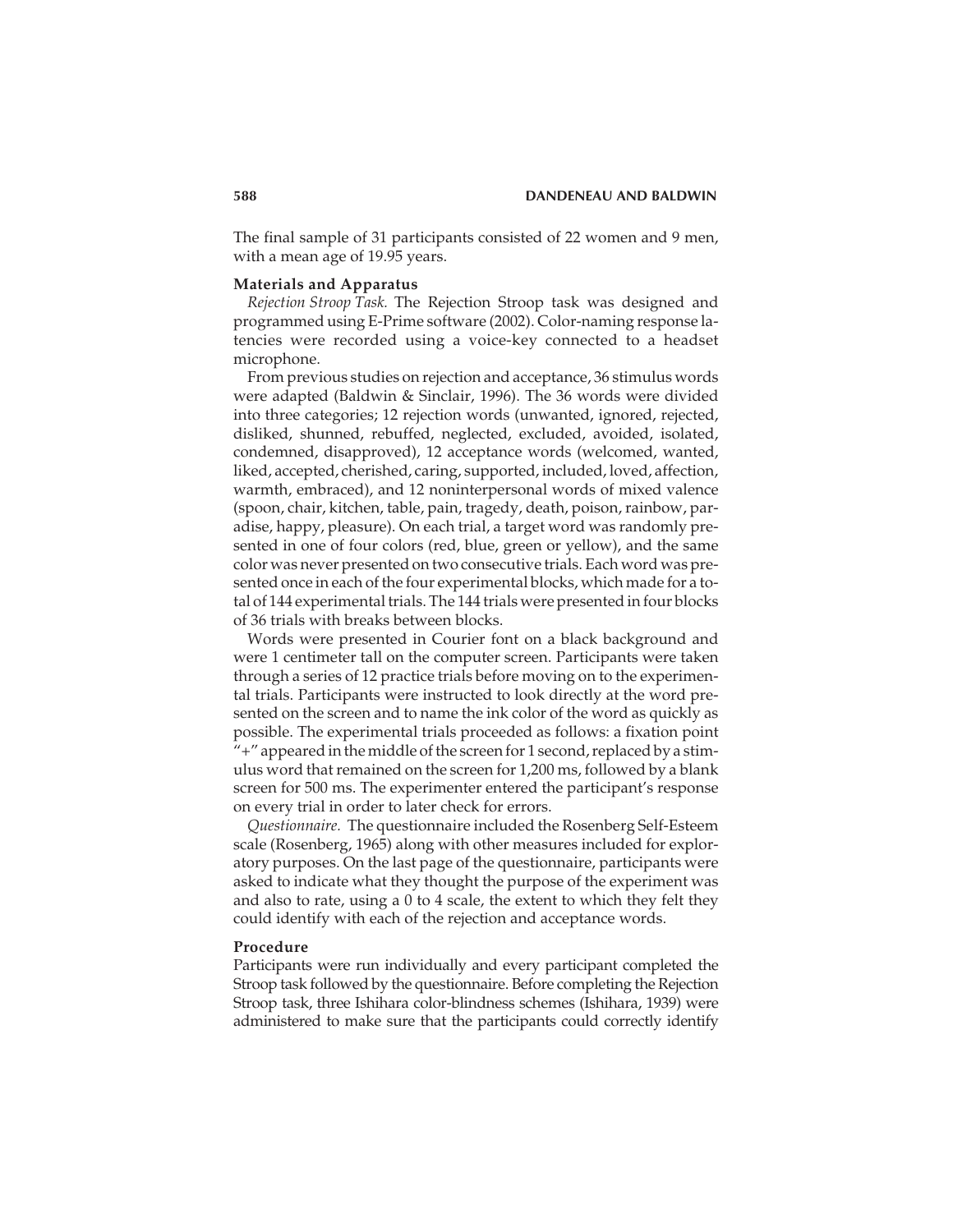each color. Once the Stroop task and the questionnaires were completed, participants were fully debriefed and thanked for their participation.

#### RESULTS AND DISCUSSION

No subject accurately guessed the nature of the experimental hypothesis. Participants were designated as low or high self-esteem on the basis of a median split using scores on the Rosenberg Self-Esteem Scale. Because the computer relied on a voice-activated timer, trials on which the participant hesitated, emitted a sound before saying the color, responded in less than 300 ms, or on which they committed an error were not included in the analyses. The mean percentage of excluded trials was 6%. A score to represent interference caused by rejection words was calculated by subtracting the mean reaction time (RT) of noninterpersonal words from the mean RT of rejection words. The same was done to calculate acceptance interference. For both interference scores, higher numbers reflect an attentional bias toward the construct when compared to baseline.

A 2 (target: rejection vs. acceptance) x 2 (self-esteem: low vs. high self-esteem) mixed model ANOVA with target as a within-subject factor was conducted to test our hypothesis. The target main effect was significant,  $F(1, 29) = 4.54$ ,  $p < .05$ , showing that, overall, rejection words produced more interference than acceptance words. Although this result might reflect a general tendency toward monitoring one's environment for negative information (Pratto & John, 1991; Wentura, Rothermund, & Bak, 2000) and is consistent with earlier research (e.g., Segerstrom, 2001), we are reluctant to interpret the finding because the words were not carefully matched for length, frequency, and so on because baseline differences were not central to our theoretical question. Rather, our important questions involve differences between individuals as a function of their level of self-esteem. However, the predicted two-way interaction, between self-esteem and target type, was not significant, *F*(1, 29) = 1.92, *ns*, indicating that there was no significant difference in this analysis between rejection interference and acceptance interference for low and high self-esteem participants.

The nonsignificant two-way interaction could be explained by the possibility that only some of the target words effectively captured the interpersonal experiences of rejection and acceptance. To determine the most representative rejection and acceptance words, a principal components analysis (PCA) was conducted on the word identification ratings to determine which words from each category loaded most highly on their respective factor. The resulting PCA using VARIMAX rotation yielded two factors, the first consisting of rejection words and the second of acceptance words. On the basis of the factor loadings, two new mean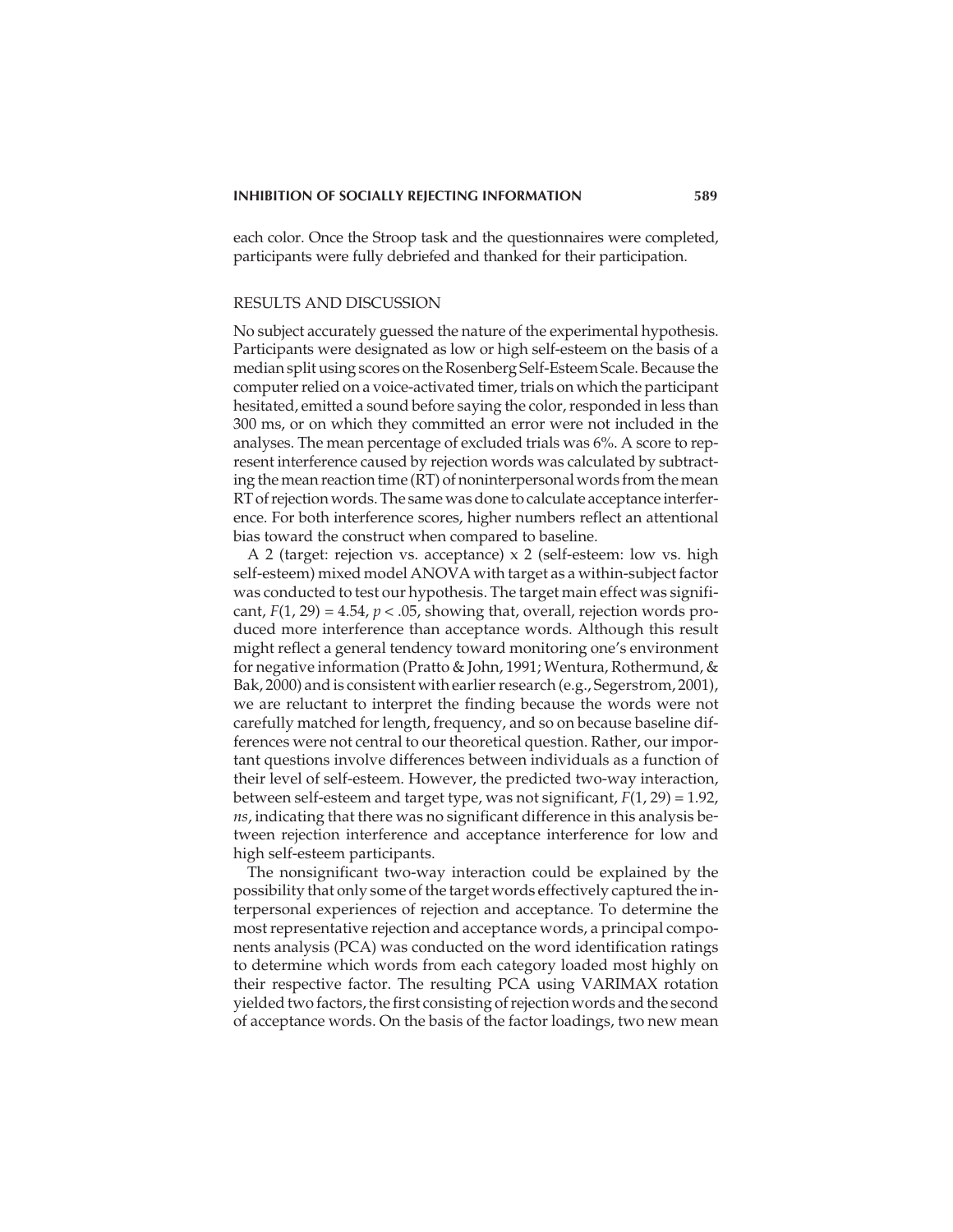TABLE 1. Mean (and SDs) Interference on Rejection and Acceptance Words for People with Low and High Self–Esteem

|                         | Low Self–Esteem | <b>High Self-Esteem</b> |
|-------------------------|-----------------|-------------------------|
| Rejection interference  | 9.04(28.54)     | 13.82 (24.95)           |
| Acceptance interference | $-18.35(29.87)$ | 14.39 (32.63)           |

rejection RTs were calculated, one for the six rejection words with the highest factor loadings and a second for the bottom six rejection word loadings. The same was done with the acceptance words.

The 2 × 2 ANOVA of the *bottom* loading target words again revealed a nonsignificant target by self-esteem interaction, *F*(1, 29) = .078, *ns*. Both low and high self-esteem participants experienced the same amount of interference on words that did not load highly on their relevant factors.

Using the means of the *top* loading six words (rejection words: shunned, ignored, unwanted, disliked, neglected, rejected; and acceptance words: embraced, wanted, welcomed, included, caring, liked), however, the  $2 \times 2$  ANOVA revealed the predicted two-way interaction,  $F(1, 29) = 6.08$ ,  $p < .05$ . Table 1 shows the means and standard deviations of rejection and acceptance interference for low and high self-esteem participants. Simple main effects tests revealed that for people with low self-esteem, rejection interference was significantly greater than acceptance interference,  $F(1, 29) = 11.31$ ,  $p < 0.01$ , whereas for people with high self-esteem the difference was not significant,  $F(1, 29) = 0.005$ ,  $ns$ <sup>1</sup>

<sup>1.</sup> A plausible alternative explanation of our findings might be that low self-esteem individuals show a general bias toward all types of negative information, not just rejection as we hypothesize. In an effort to examine this possibility, we included in the category of 12 non-interpersonal words three subcategories: four noninterpersonal negative words, four noninterpersonal positive words, and four noninterpersonal kitchen words. We included the negative and positive noninterpersonal targets in a 2 (social context: interpersonal vs. non-interpersonal) x 2 (valence: negative vs. positive) x 2 (self-esteem: low vs. high) ANOVA to test whether participants' responses were indicative of an attentional bias toward rejection or acceptance per se and not a general orientation toward negative stimuli. The three-way interaction was significant,  $F(1, 29) = 5.73$ ,  $p < 0.05$ , indicating that people with low and high self-esteem responded differently to negative and positive stimuli, depending on whether they were interpersonal. Also, analyzing negative and positive, but non-interpersonal, words in a 2 (valence) x 2 (self-esteem) ANOVA revealed a nonsignificant two-way interaction, indicating that the difference between negative and positive words is similar for both low and high self-esteem participants, and self-esteem effects appear only on the interpersonal targets. Considering these findings, the negative and positive words were then considered as neutral words and included in calculating the mean neutral RT's.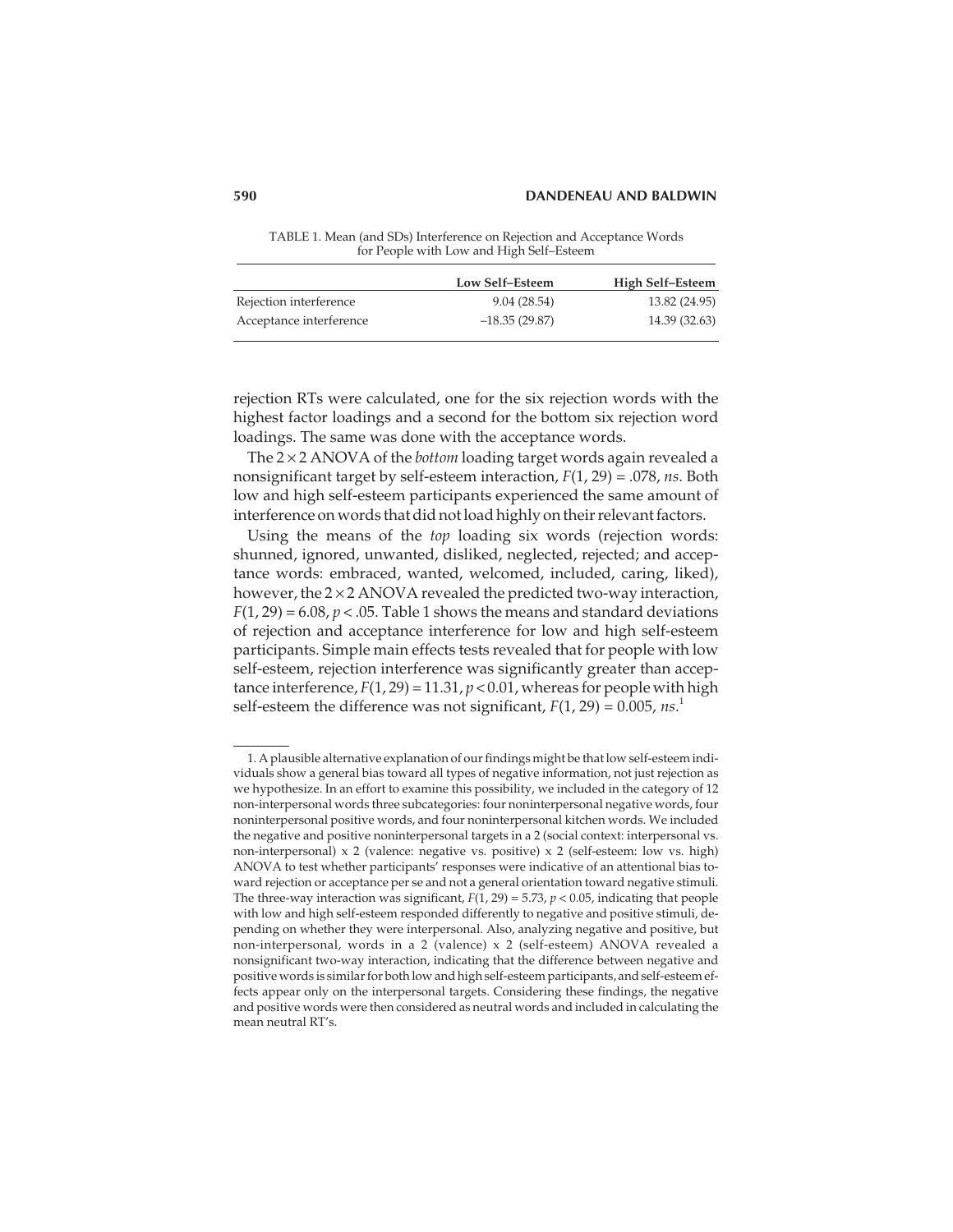As anticipated and based on interpersonal theories of self-esteem, people with low self-esteem exhibited significantly more Stroop interference on rejection words than on acceptance words, whereas people with high self-esteem did not. The rejection Stroop task developed here thus appears to measure the different attentional biases people with low and high self-esteem have toward interpersonal feedback information. This result fits well with previous findings that low self-esteem individuals are particularly sensitive to negative social information.

Examination of the means in Table 1 reveals that high self-esteem individuals actually showed relatively slower reaction times to both rejection and acceptance words when compared to neutral control words, which could be interpreted as activation of both kinds of social content. Low self-esteem individuals, in comparison, were distinguished by their particularly quick responses to acceptance words, which might be seen as the successful inhibition of acceptance information. We see these as intriguing possibilities but suggest that the interpretation of these means needs to take into account the ambiguity inevitably introduced by the use of ostensibly neutral targets to generate baseline scores (e.g., Neely, 1991), especially when the neutral targets are drawn from a different (in this case, noninterpersonal) domain. Baseline scores are useful to account for differences between individuals' response times. However, it is difficult if not impossible to generate words that have absolutely no affective or self-esteem relevance, and therefore baseline reaction times and deviations from them should always be considered imperfect approximations used primarily for statistical purposes. In that light, it is most appropriate to compare the interference caused by rejection targets with that caused by acceptance targets, because both are recorded from the same subject and both are adjusted by the same baseline score. In the current data, then, low self-esteem individuals showed relatively more interference for rejection than for acceptance targets, which we are interpreting as a relative bias toward rejection information (in line with other research in this area). Whether this involves primarily an orientation toward negative information or whether it may involve in part an orientation away from positive information remains to be seen.

The results confirm (as in some previous research, e.g., Dozois & Backs-Dermott, 2000) that it is important to assess the degree to which participants identify each target as representing the dimension in question. The predicted Stroop effects were evident only on targets that loaded highly on their relevant factor. It is important to note that the high-loading targets were not determined by analysis of the Stroop data, which could have introduced a statistical artifact of some kind. Rather, the selection was based on the self-report measure of how participants felt they could identify with each word. Thus, the target words that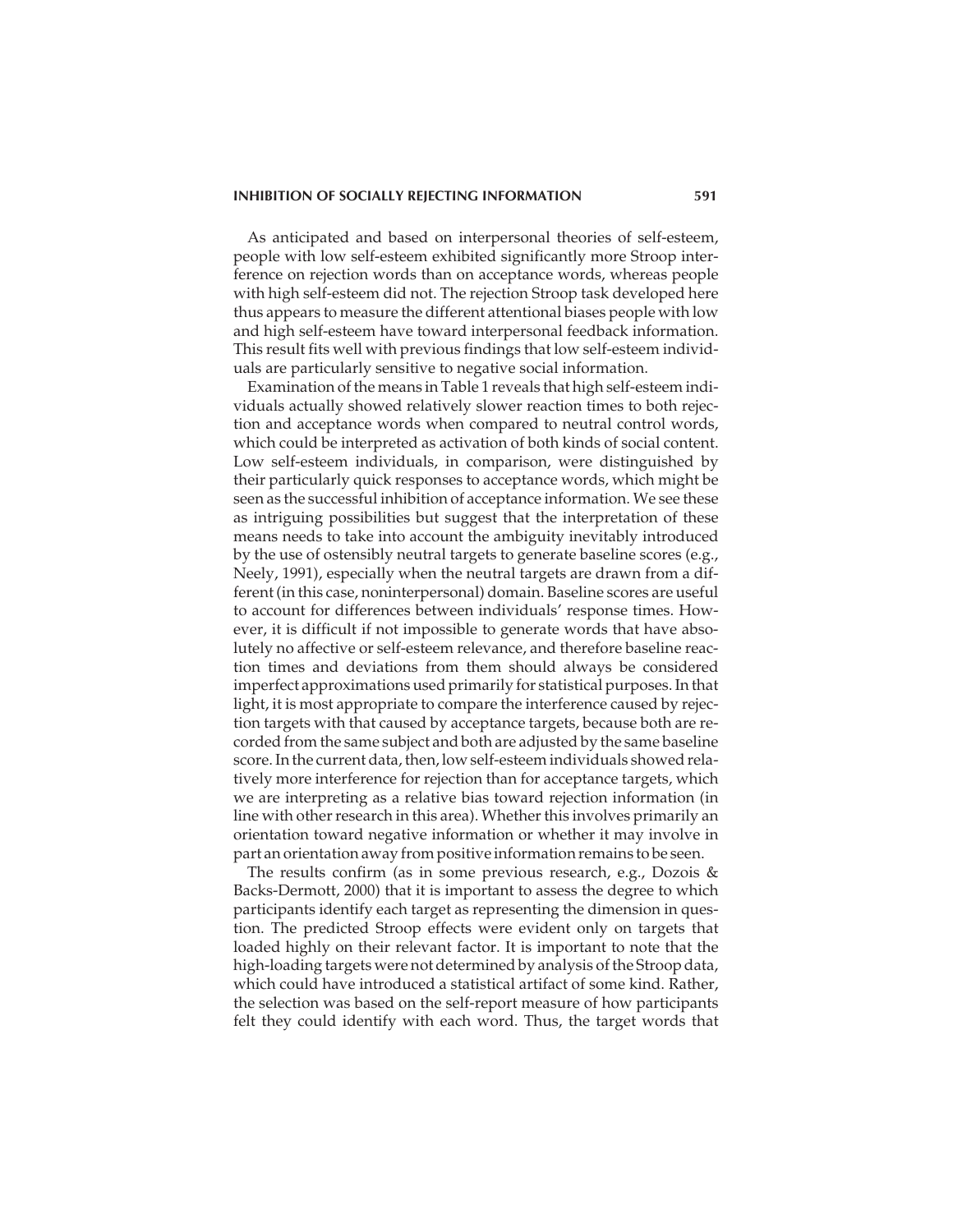emerged from analysis of participants' subjective ratings also showed the interference effects on the Stroop test.

## **STUDY 2**

The second study was designed to examine the possibility of training an inhibitory response to rejection information. In stereotyping research by Kawakami et al. (2000), participants were trained to say "NO" when shown a picture of a skinhead paired with a stereotypic trait (e.g., "aggressive") and "YES" when paired with a nonstereotypic trait (e.g., "gentle"). Participants were given a Stroop task before and after the training in order to measure change in automatic stereotype activation. Results showed that participants receiving extensive training in negating their stereotypes demonstrated reduced stereotype activation. If such automatic stereotyping processes have been shown to be modifiable under extensive training conditions, it might also be possible to train people on other automatic processes involving responses to negative evaluations in one's environment. More specifically, we hypothesized that people with low self-esteem could be trained to inhibit rejection information and, as a result, experience less interference on rejection words than those in the control condition.

As briefly mentioned earlier, Ayduk et al. (2000) found significant correlations between rejection sensitivity, as measured by questionnaire, and numerous negative outcomes, including low self-esteem. The correlation was weakened, however, for individuals who scored high on the ability to manage their attentional focus (as measured years earlier in a delay of gratification paradigm). These authors reason that the ability to deploy attention strategically allows such individuals to "dampen the activation of vigilance, better attend to situational information and others' perspectives, and generate alternative explanations to that of purposeful rejection" (pp. 788-789). They acknowledge that one limitation of their work was its correlational nature, in that all variables were measured and so it was unknown if, for example, a low level of distress might have allowed people to better control their attention. Our purpose was to extend this work in an experimental design in which the attentional response was manipulated rather than measured as an individual difference variable.

Our procedure was inspired by the "face-in-the-crowd" research by Hansen and Hansen (1988), who examined face-processing. In a  $3 \times 3$ matrix, they presented pictures of happy, angry, and neutral faces embedded in a crowd of happy, angry, or neutral pictures to examine the extent to which threatening faces visually pop out of crowds and capture attention. We essentially reversed the task to instead train individuals to find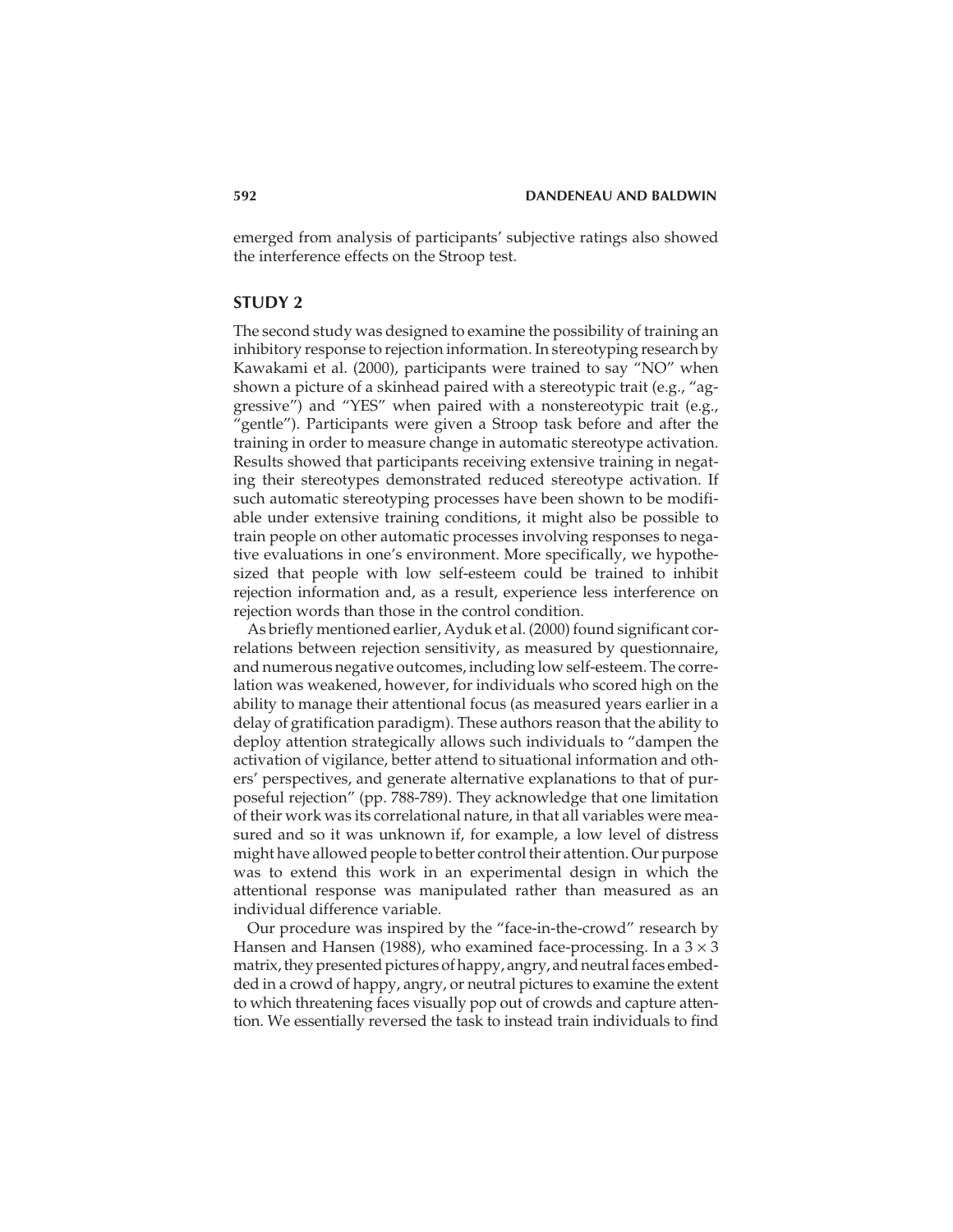the smiling/accepting face in a matrix of negative expressions. The purpose was to see if participants would learn to inhibit their attention to negative expressions by repeatedly having to locate a smiling/accepting face, and thereby would be better able to inhibit attention to rejection information.

#### **METHOD**

#### **Participants**

Fifty-six participants, fluent in English, participated either for course credit or for \$8 CDN. Data from three participants were eliminated because of technical difficulties, and from four others because they did not properly follow the instructions in the training task. The final sample size consisted of 49 participants (8 men and 41 women, mean age = 19.9 years).

#### **Materials and Apparatus**

*Training Task.* A smiling/accepting pose and a frowning pose of 16 different people were used as stimuli for the experimental training task. Pretesting confirmed that the smiling pictures were perceived as significantly more accepting and the frowning pictures were perceived as significantly more rejecting than a neutral point on a 7-point scale. The stimuli were presented on a 15-inch computer screen in the following manner: a 4 square  $\times$  4 square matrix, measuring 17 cm by 17 cm on the computer screen, appeared in the middle of the screen wherein there was 1 smiling/approving face and 15 frowning faces (Figure 1). Using a touch-screen panel, participants were instructed to tap on the smiling/approving face as quickly as possible. Each of the 16 smiling/approving face were randomly presented seven times, each time in a different square of the  $4 \times 4$  matrix, making for a total of 112 training trials. The 112 trials were divided into 4 blocks of 28 trials.

In the control condition, the stimuli consisted of drawings of five-petaled flowers and seven-petaled flowers. The procedure was identical to that in the experimental condition except for the instructions that asked participants to identify the five-petaled flower as quickly as possible in the matrix of seven-petaled flowers (Figure 2). In both conditions, the participants were not given feedback as to whether or not they had made a mistake on the trial. No positive or negative feedback was given at any time during the training task.

*Rejection Stroop Task.* The same procedure and equipment used in Study 1 were used in Study 2 except for the following changes. The stimuli were presented in Arial font but were still 1 centimeter tall on the screen. A fixation point was presented at the beginning of every block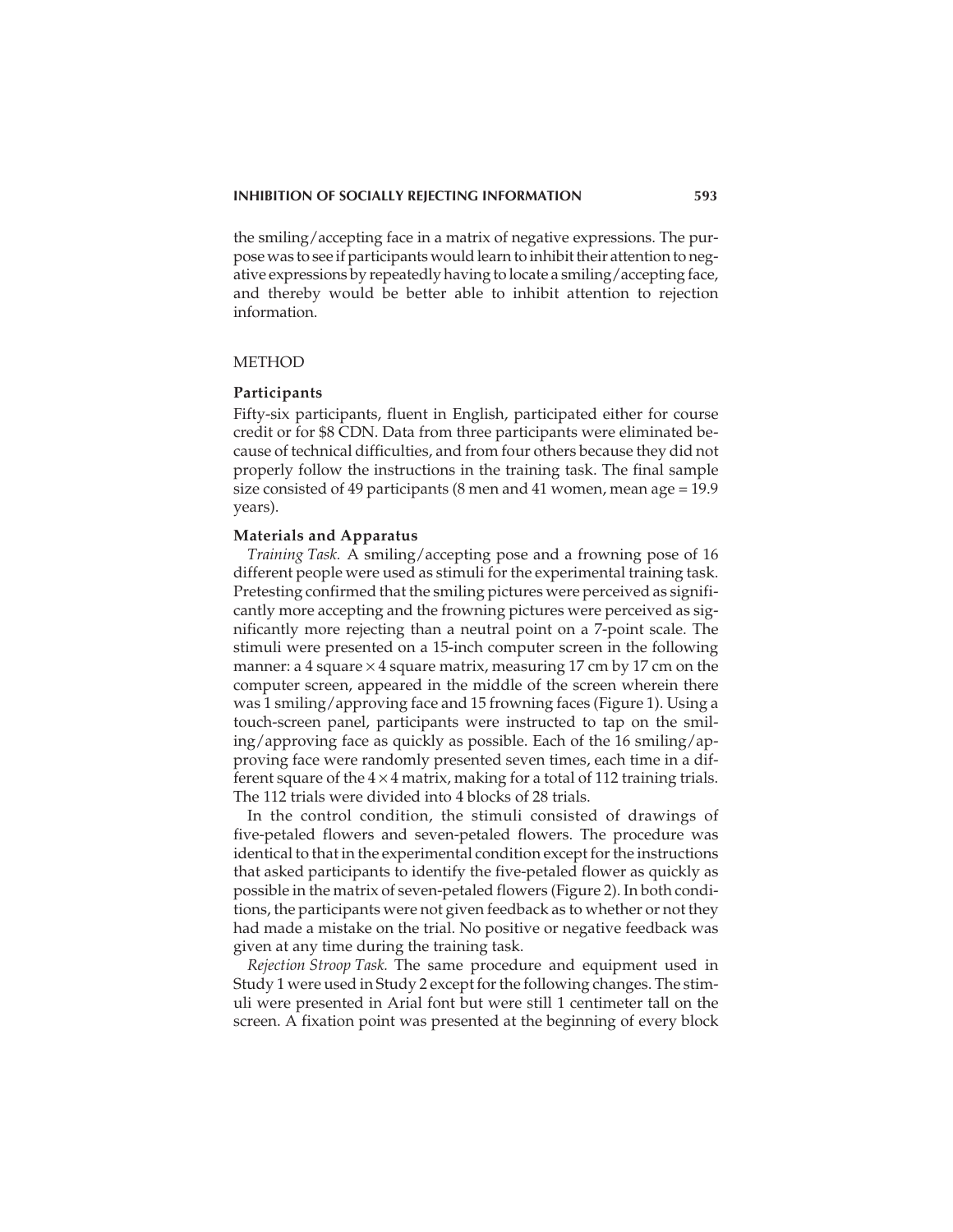## **594 DANDENEAU AND BALDWIN**



FIGURE 1. Matrix presented to participants in the experimental training condition.

rather than at the beginning of every trial. The experimenter was present in the room only to set up the microphone and administer the practice trials and then left the participants to complete the experimental trials alone. The participants' voice responses were recorded and later checked for errors.

*Questionnaire.* The questionnaire was the same as in Study 1.

### **Procedure**

Participants were randomly assigned to either the experimental or control training task and were taken through a series of on-screen instructions and six practice trials before completing the 112 training task trials. After completing the training task, all participants completed the Rejection Stroop followed by the questionnaire. The participants were thor-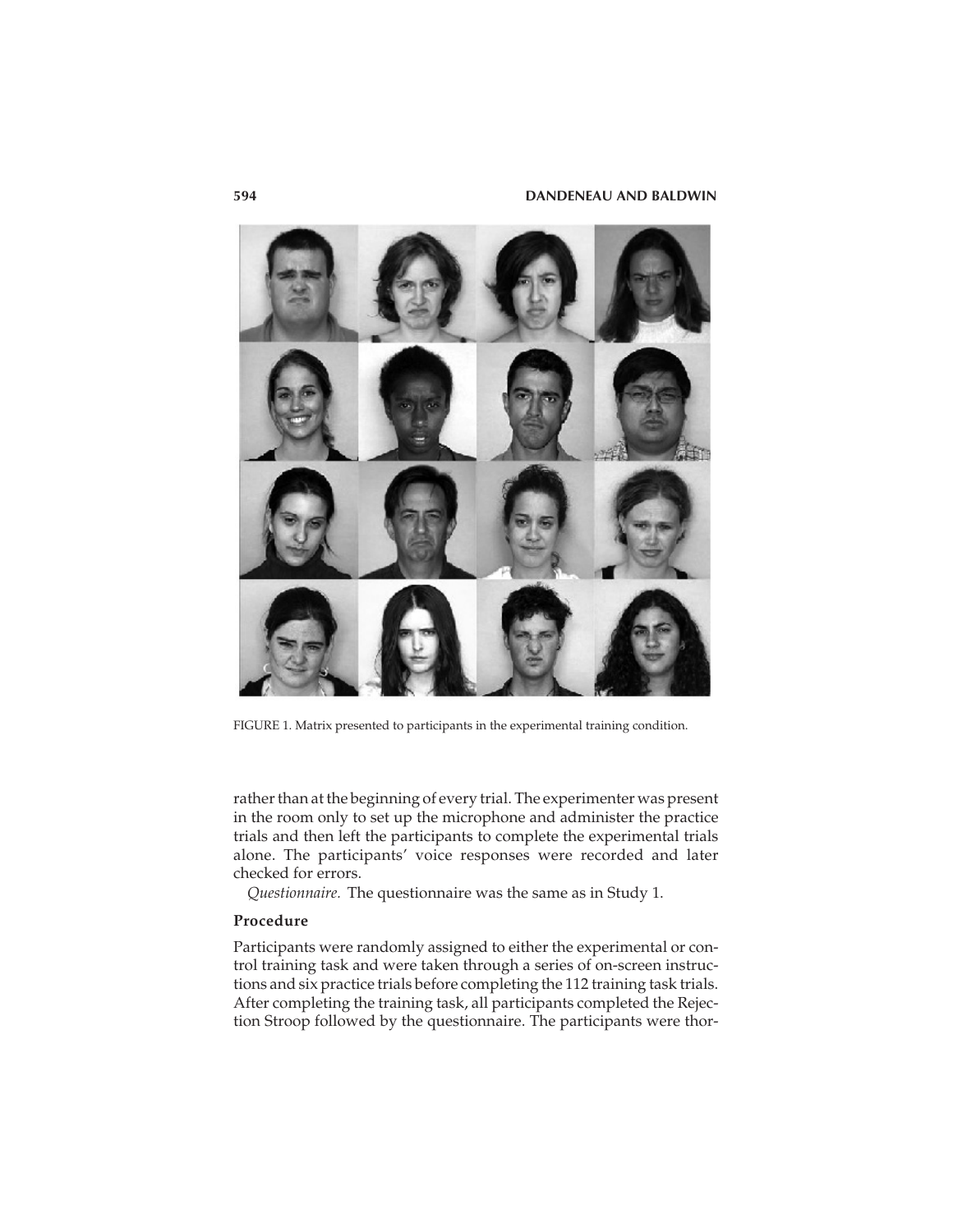

FIGURE 2. Matrix presented to participants in the control training condition.

oughly debriefed and thanked for their participation after completing the questionnaire.

# RESULTS AND DISCUSSION

No subject accurately guessed the nature of the experimental hypothesis. Participants were designated as high or low self-esteem on the basis of a median split using the score on the Rosenberg Self-Esteem Scale. The same criteria as in Study 1 were used to exclude trials. The mean percentage of excluded trials was 3.6%. Rejection interference and acceptance interference scores were calculated in the same manner as was done in Study 1.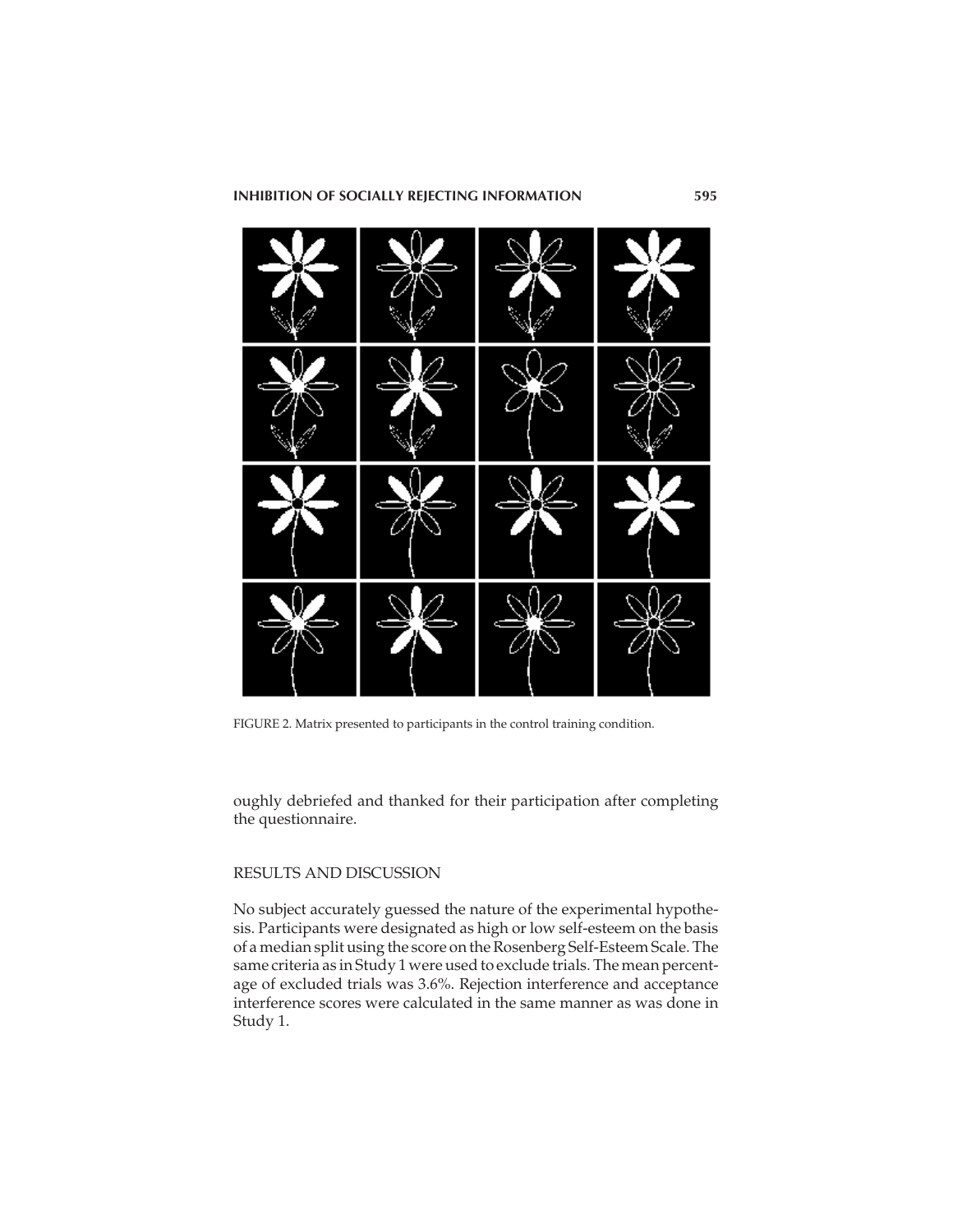TABLE 2. Mean (and SDs) Interference on Rejection and Acceptance Words for People with Low and High Self–Esteem in Both Conditions

|                         | Low Self-Esteem |                                                               | High Self-Esteem                              |                      |
|-------------------------|-----------------|---------------------------------------------------------------|-----------------------------------------------|----------------------|
|                         |                 | Control Experimental                                          |                                               | Control Experimental |
| Rejection interference  |                 | $15.28(19.87)$ $-12.98(38.12)$ $-14.70(23.29)$ $-2.51(45.02)$ |                                               |                      |
| Acceptance interference | 10.76 (18.82)   |                                                               | $10.67(59.43)$ $-0.52(57.66)$ $-19.37(25.10)$ |                      |

A 2 (target: rejection vs. acceptance)  $\times$  2 (self-esteem: low vs. high)  $\times$  2 (condition: control vs. experimental) mixed model ANOVA with target as a within-subjects factor revealed the same, but marginal, target main effect as in Study 1,  $F(1, 45) = 3.54$ ,  $p = .067$ , indicating that rejection targets produced more interference than acceptance targets.

The predicted three-way interaction was marginally significant, *F*(1,  $45$ ) = 3.25,  $p$  = .078. As in Study 1, a PCA was performed on the identification ratings to determine the top six and bottom six words from both category that load on the rejection and acceptance factors.

Using the *bottom* six word loadings to calculate rejection interference and acceptance interference, the two- and three-way interactions were not significant, suggesting that, as in Study 1, there was no difference between interference on rejection and acceptance words for people with low and high self-esteem on words that did not load highly on their relevant factors.

The same ANOVA was performed using the *top* six word loadings (rejection words: unwanted, ignored, disliked, rejected, avoided, shunned; acceptance words: warmth, affection, wanted, welcomed, cherished, liked) to calculate rejection and acceptance interference and revealed a significant target by self-esteem by condition interaction, *F*(1, 45) = 4.88, *p* < .05. Simple main effects analyses indicated that people with low self-esteem in the experimental condition experienced significantly less interference on rejection words than people with low self-esteem in the control condition,  $F(1, 45) = 4.14$ ,  $p < .05$  (see Table 2 for means and standard deviations). Participants with low self-esteem in both conditions experienced virtually an identical amount of acceptance interference, *F*(1, 45) = .000, *ns*, (see Figure 3). People with high self-esteem, on the other hand, did not exhibit different amounts of interference on different targets, specifically on rejection or acceptance words between conditions, *F*s < 1.17, *p*s > .28.

These results support our second hypothesis and demonstrate that people with low self-esteem in the experimental condition learned to inhibit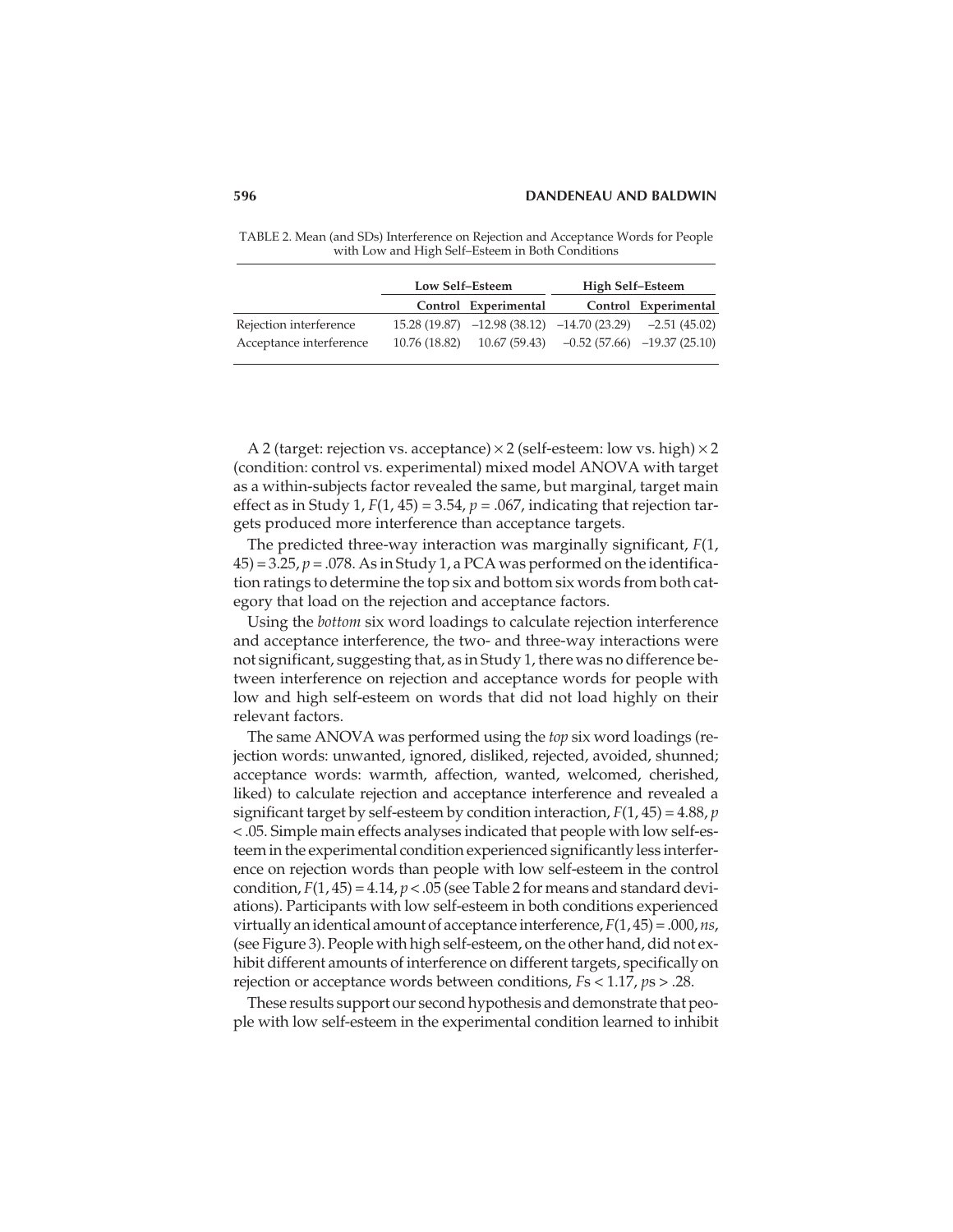

FIGURE 3. Interference on rejection and acceptance words exhibited by people with low self-esteem.

rejection or disengage their attention from negative social information, as indicated by less interference on rejection words.<sup>2</sup> As in Study 1, the most robust effects were observed on targets selected on the basis of the self-report measure of the extent to which participants can identify to each word.

<sup>2.</sup> As in Study 1, analyses were conducted on the negative and positive noninterpersonal words in order to test for social context and valence, and the analyses led to the same conclusions. In this study, we also examined the possibility that any effects of our manipulation might be due to a momentary increase in mood or state self-esteem. Among the scales that we administered after the manipulation were the Profile of Mood States (including composed/anxious, elated/depressed, and confident/unsure subscales; McNair, Lorr & Droppleman, 1971) and the State Self-Esteem Scale (including performance, appearance, and social subscales; Heatherton & Polivy, 1991). When we analyzed these scales as well as their subscales in two-way ANOVAs, neither the main effect for the manipulation nor the interaction with self-esteem was significant, indicating that mood and state self-esteem were not affected by condition. Also, the critical interaction result on the Stroop interference scores remained significant when we entered the mood and state self-esteem total and subscale scores as covariates. Thus, there is no evidence that the Stroop effect was due to a momentary boost to mood and/or state self-estem.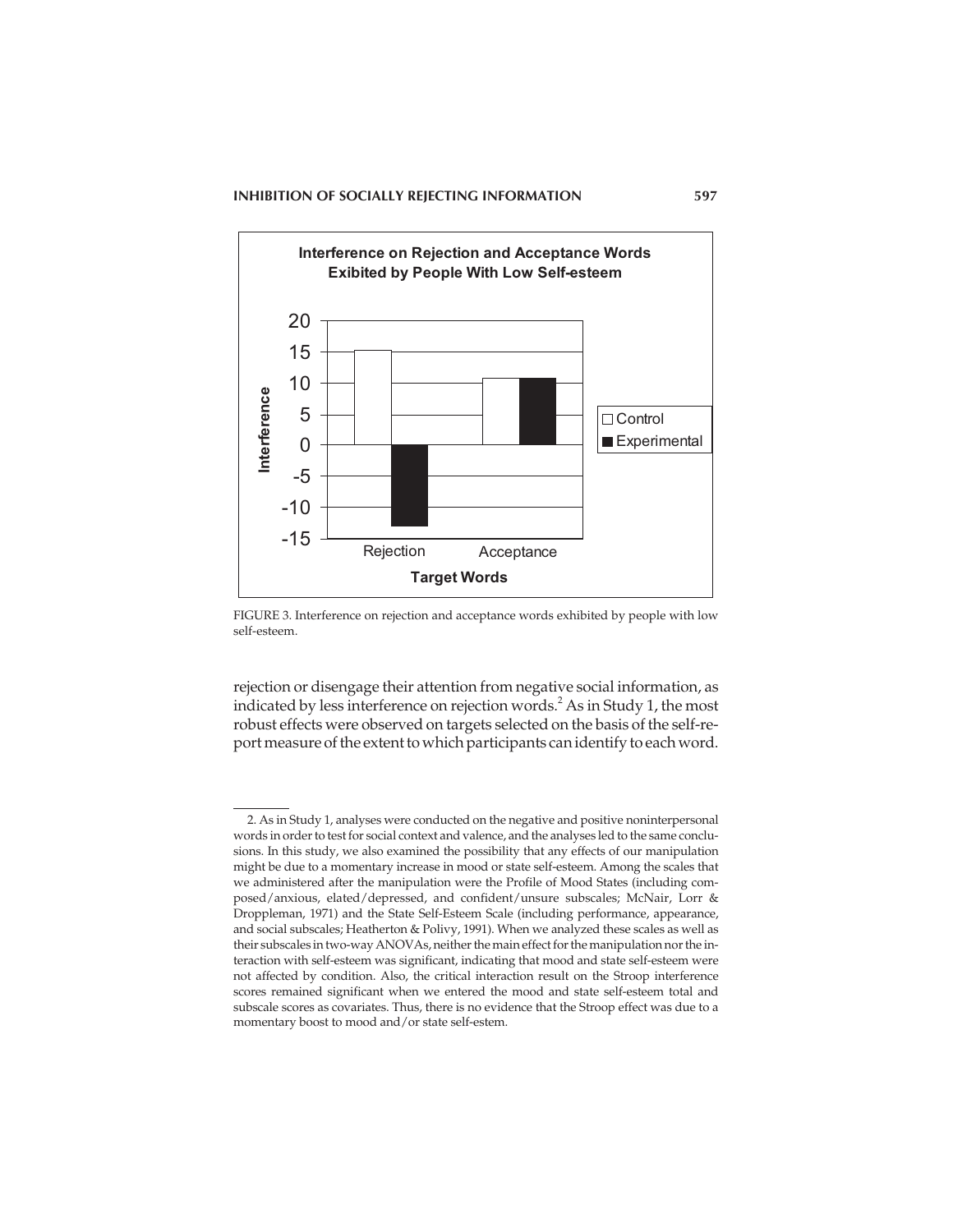This confirms again the importance of determining the words that relate most to participants' current concern of rejection and acceptance.

### **GENERAL DISCUSSION**

The purpose of this research was twofold: First, we sought to develop a Rejection Stroop task to measure the attentional bias and inhibitory reactions to rejection information exhibited by people with low self-esteem. Second, we sought to develop a training task to teach people with low self-esteem to inhibit negative social information in order to decrease their attentional bias to rejection versus acceptance.

Findings of Study 1 were consistent with the notion that low and high self-esteem individuals differ in their attentional bias regarding social feedback. People with low self-esteem seem to have a tendency to monitor the environment for rejection rather than acceptance, indicated by more interference on rejection words than on acceptance words. This is consistent with Williams et al.'s (1996) suggestion that a common feature shared by many different emotional disorders is a "sensitivity to and preoccupation with stimuli in their environment that represent their concern" (p. 3).

These authors also describe a type of vicious cycle, in which the attentional bias fuels a preoccupation which in turn perpetuates the disorder. Given that most social situations contain a full range of social responses, a negative bias might lead people with low self-esteem to preferentially notice and dwell on rejection instead of acceptance and therefore to feel socially excluded, or at least to feel that any acceptance is tenuous and might be shattered by the slightest gaffe or failure (Baldwin & Sinclair, 1996). Sadly, this expectation can become a self-fulfilling prophecy, as people expecting to be rejected often produce the very outcome they fear (Downey, Freitas, Michaelis, & Khouri, 1998) or even withdraw from potentially supportive situations to avoid the possibility of future rejection (Murray & Holmes, 2000).

High self-esteem individuals, on the other hand, do not exhibit the same attentional bias to rejection; they instead tend to be at least equally attentive to positive social feedback and to perceive others and social situations in a more accepting light (Leary et al., 1995). Therefore, the lack of attentional bias to rejection enables people with high self-esteem to be less disturbed by rejection feedback and to feel accepted and included. Additional research is needed to link the attentional bias measured by the Rejection Stroop with other kinds of biased processing, such as responding to failures by making situational rather than internal attributions.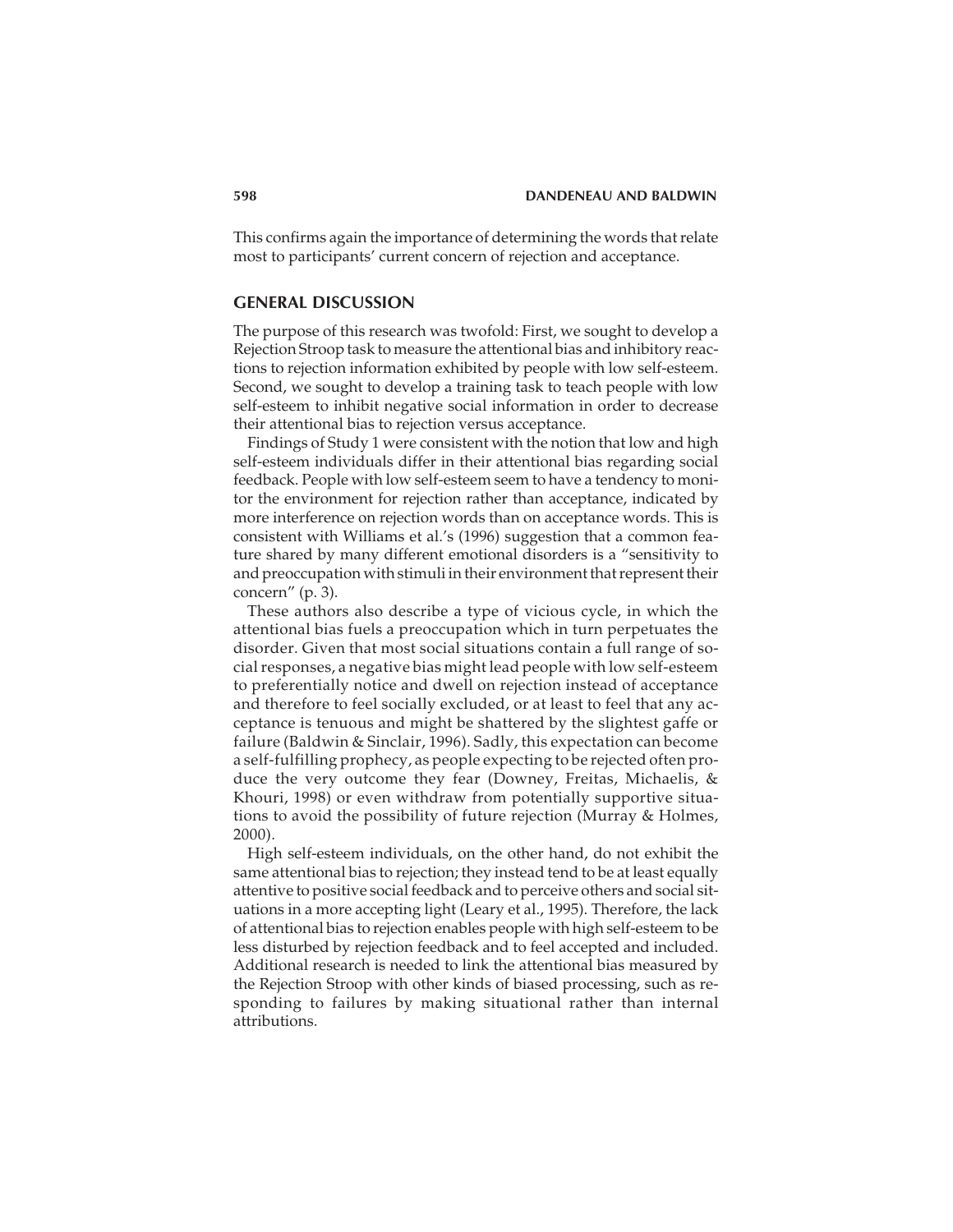The results of Study 2 suggest that the attentional bias shown by low self-esteem individuals is not immutably set in stone by temperament or a lifelong learning history. Through repetitive practice, cognitive responses to rejection seem to be modifiable to the point where people with low self-esteem exhibit less attentional bias toward rejection words after being trained to do so. Furthermore, the fact that the training task, which involved identifying *faces*, resulted in increased inhibition of rejection *words* suggests that participants learned not only a specific procedural ability of looking for smiling/accepting faces but also the *conceptual* ability of looking for acceptance information while inhibiting rejection information. This degree of transfer indicates that the skills learned may generalize well beyond the simple cognitive tasks studied here. If such a response could be applied in day-to-day life, this might ultimately buffer individuals against several negative consequences of rejection expectations, such as chronic self-esteem, peer rejection, and interpersonal aggression (Ayduk et al., 2000).

These results add to a growing body of research showing that automatic processes can be modified through repetitive training (Anderson & Green, 2001; Dijksterhuis, 2004; Kawakami et al., 2000). They also fit with other research in our lab, in which we have applied basic learning principles to the social cognition of interpersonal information, leading to cognitive, emotional, and behavioral effects. For example, Baldwin and Main (2001) conditioned neutral auditory tones to thoughts of social rejection and acceptance, and later played these tones in the background while participants interacted with an aloof confederate. Chronically high self-conscious participants tended to be socially anxious with the confederate unless a tone, reinstating acceptance, was played in the background, in which case they were no more anxious than their chronically low self-conscious counterparts.

In another study examining classical conditioning (Baccus, Baldwin, & Packer, in press), this time using a game-like computer task, participants' implicit self-esteem was increased after self-relevant information (e.g., the participant's name) was paired with positive/accepting feedback. Moreover, a tendency for low self-esteem individuals to report feeling aggressive in an adversarial situation was no longer evident among participants who underwent the conditioning training. Studies such as these demonstrate the possibilities available for applying basic learning principles in the context of interpersonal relations and self-esteem. The particular response studied in the current research, involving the inhibition of rejection information, might not seem to be an ideal response to train because it implies a defensive and arguably avoidant response. We suspect, however, that high self-esteem involves a range of cognitive responses, and the processing of in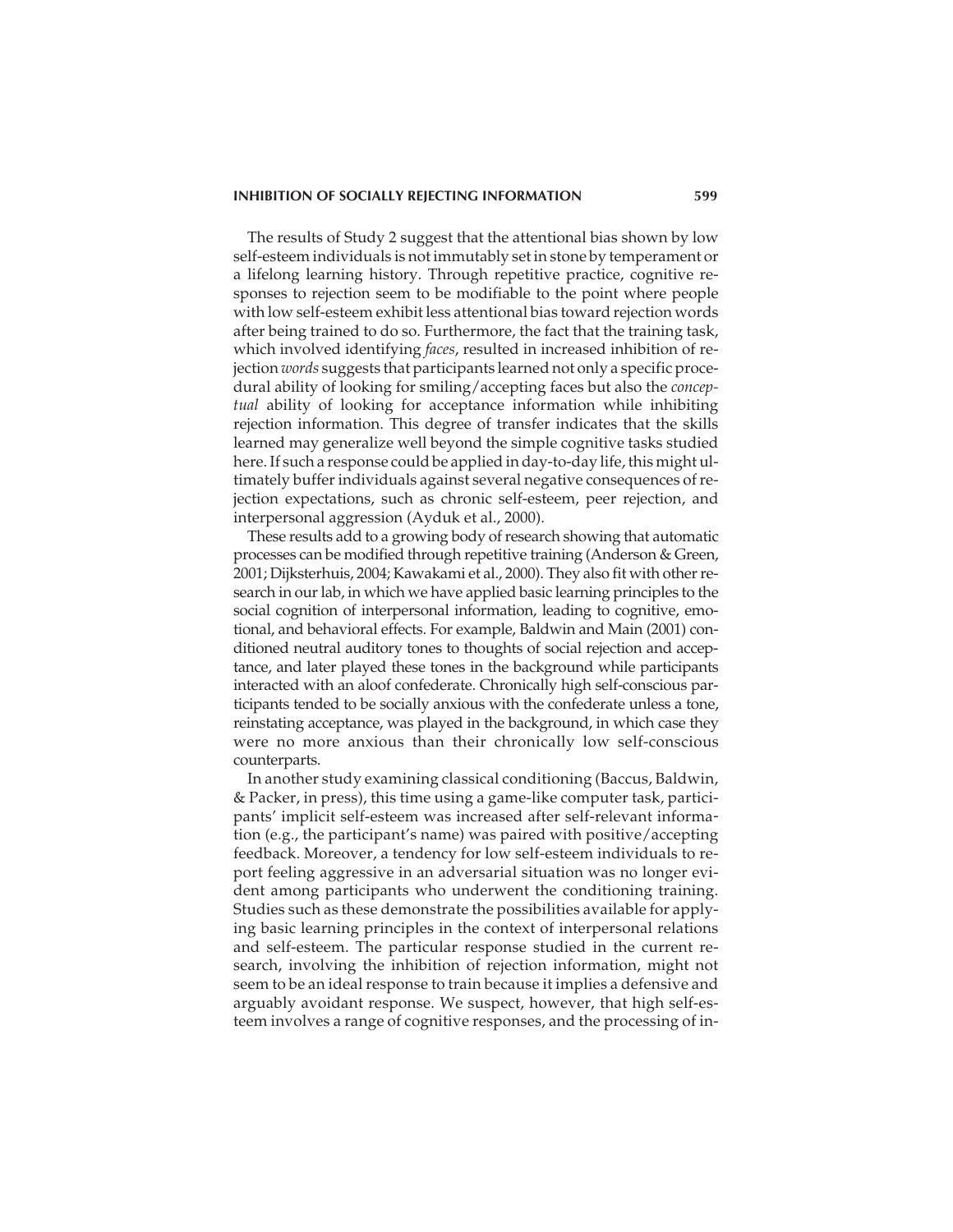terpersonal information clearly seems to be involved. The training developed here suggests that adaptive responses to rejection information might be considered skills that can be taught to those lacking them. These skills could then be combined with other types of response, such as the increased activation of acceptance schemas (e.g., Baldwin & Main, 2001).

We acknowledge certain limitations that should be addressed in future research. The training task in the control condition was designed to hold constant the response of seeking one image in a matrix of slightly different images, but it is unknown whether other characteristics of the task (e.g., viewing flowers rather than faces) might have had an impact on the results. Future research might use a variety of control conditions wherein people would have to identify the male in the matrix of females or the neutral face in the matrix of smiles and frowns. Also, a more thorough examination of participants' identification with individual words would be useful to determine the critical factors underlying the Stroop effect. Past research has used open-ended questions to determine words with which participants most relate; similar open-ended questions could be given to determine rejection words that best describe each participant's current concern. Finally, future research could also look at the behavioral consequences of the task in order to see if the inhibition training affects, for example, participants' responses to failure or interpersonal rejection.

In conclusion, the present findings have shown the possibility of developing computer tasks to measure cognitive responses to rejection and acceptance and to help people with low self-esteem reduce their attentional bias to rejection. These encouraging results now put us one step closer to understanding how the cognitive biases that maintain low self-esteem might be modified.

#### **REFERENCES**

- Anderson, M. C., & Green, C. (2001). Suppressing unwanted memories by executive control. *Nature, 410*, 366-369.
- Ayduk, O., Mendoza-Denton, R., Mischel, W., Downey, G., Peake, P. K., & Rodriguez, M. (2000). Regulating the interpersonal self: Strategic self-regulation for coping with rejection sensitivity. *Journal of Personality & Social Psychology, 79*, 776-792.
- Baccus, J. R., Baldwin, M. W., & Packer, D. J. (in press). Increasing implicit self-esteem through classical conditioning. *Psychological Science*.
- Baldwin, M. W., & Main, K. J. (2001). The cued activation of relational schemas in social anxiety. *Personality & Social Psychology Bulletin, 27*, 1637-1647.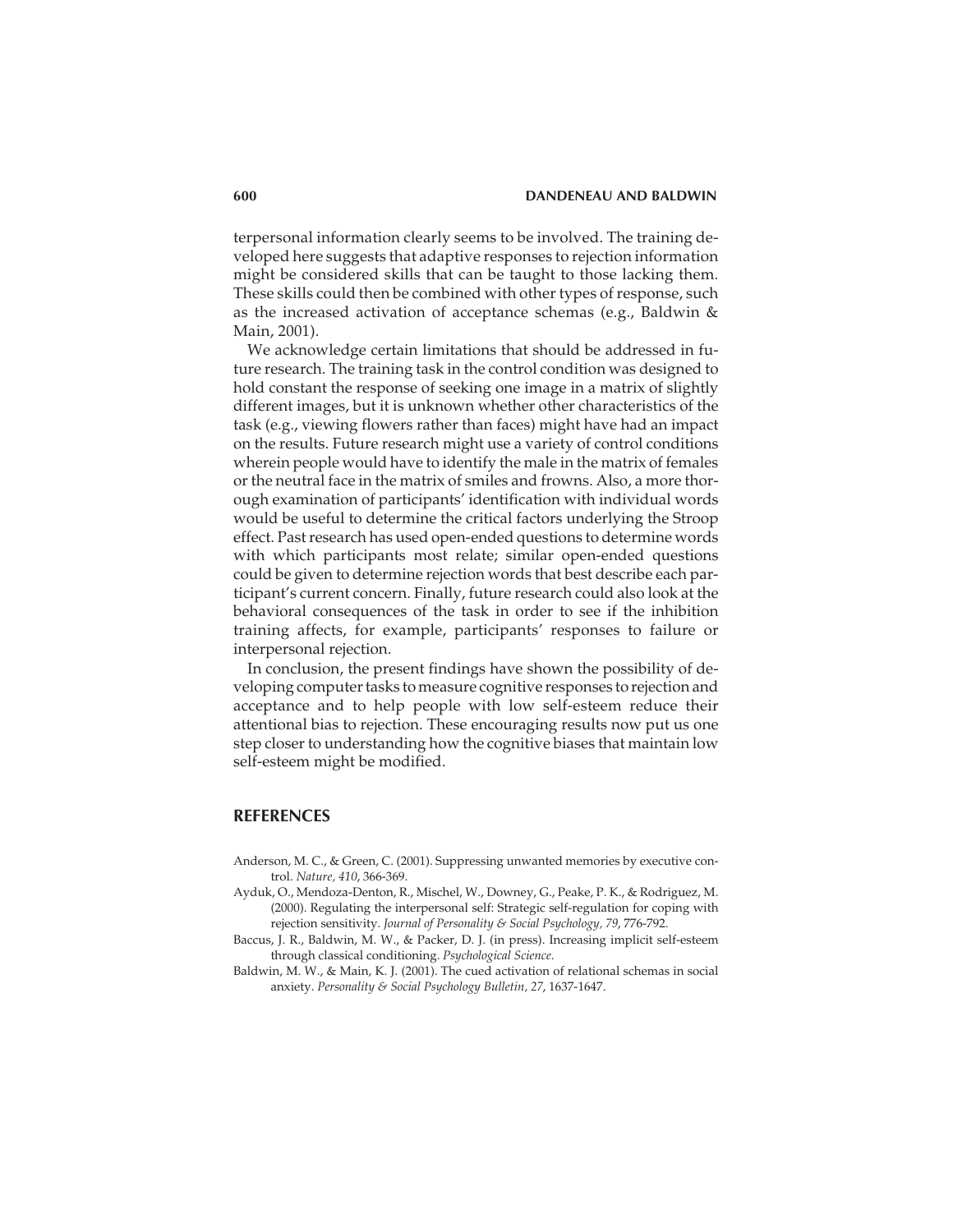- Baldwin, M. W., & Sinclair, L. (1996). Self-esteem and the "if... then" contingencies of interpersonal acceptance. *Journal of Personality & Social Psychology, 71*, 1130-1141.
- Campbell, W. K., Rudich, E. A., & Sedikides, C. (2002). Narcissism, self-esteem, and the positivity of self-views: Two portraits of self-love. *Personality & Social Psychology Bulletin, 28*, 358-368.
- Dijksterhuis, A. (2004). I like myself but I don't know why: Enhancing implicit self-esteem by subliminal evaluative conditioning. *Journal of Personality & Social Psychology, 86*(2), 345-355.
- Downey, G., Freitas, A. L., Michaelis, B., & Khouri, H. (1998). The self-fulfilling prophecy in close relationships: Rejection sensitivity and rejection by romantic partners. *Journal of Personality & Social Psychology, 75*, 545-560.
- Dozois, D. J. A., & Backs-Dermott, B. J. (2000). Sociotropic personality and information processing following imaginal priming: A test of the congruency hypothesis. *Canadian Journal of Behavioural Science, 32*, 117-126.
- E-Prime. (2002). (Version 1.0): Psychology Software Tools Inc.
- Feldman, S. I., & Downey, G. (1994). Rejection sensitivity as a mediator of the impact of childhood exposure to family violence on adult attachment behvior. *Development and Psychopathology, 6*, 231-247.
- Hansen, C. H., & Hansen, R. D. (1988). Finding the face in the crowd: An anger superiority effect. *Journal of Personality & Social Psychology, 54*, 917-924.
- Heatherton, T. F., & Polivy, J. (1991). Development and validation of a scale for measuring state self-esteem. *Journal of Personalty and Social Psychology, 60*(6), 895-910.
- Ishihara, S. (1939). *Tests for colour-blindness*. Tokyo: Kanehara & Co., Ltd.
- Kawakami, K., Dion, K. L., & Dovidio, J. F. (1998). Racial prejudice and stereotype activation. *Personality & Social Psychology Bulletin, 24*, 407-416.
- Kawakami, K., Dovidio, J. F., Moll, J., Hermsen, S., & Russin, A. (2000). Just say no (to stereotyping): Effects of training in trait negation on stereotype activation. *Journal of Personality & Social Psychology, 78*, 871-888.
- Leary, M. R., Tambor, E. S., Terdal, S. K., & Downs, D. L. (1995). Self-esteem as an interpersonal monitor: The sociometer hypothesis. *Journal of Personality & Social Psychology, 68*, 518-530.
- Martin, J. M., & Cole, D. A. (2000). Using the personal Stroop to detect children's awareness of social rejection by peers. *Cognition and Emotion, 14*, 241-260.
- Mathews, A., & Klug, F. (1993). Emotionality and interference with color-naming in anxiety. *Behaviour Research and Therapy, 31*, 57-62.
- McNair , D. M., Lorr, M. & Droppleman, L. F. (1971). *Manual Profile of Mood States*. San Diego, CA: Educational and Industrial Testing Service.
- Murray, S. L., & Holmes, J. G. (2000). Self-esteem and the quest for felt security: How perceived regard regulates attachment processes. *Journal of Personality & Social Psychology, 78*, 478-498.
- Neely, J. H. (1991). Semantic priming effects in visual word recognition: A selective review of current findings and theories. In D. Besner & G. W. Humphreys (Eds.), *Basic processes in reading: Visual word recognition* (pp. 264-336). Hillsdale, NJ: Erlbaum.
- Pratto, F., & John, O. P. (1991). Automatic vigilance: The attention-grabbing power of negative social information. *Journal of Personality & Social Psychology, 61*, 380-391.
- Rienmann, B., & McNally, R. J. (1995). Cognitive processing of personally relevant information. *Cognition and Emotion, 9*, 325-340.
- Rosenberg, M. (1965). *Society and the adolescent self-image*. Princeton, NJ: Princeton University Press.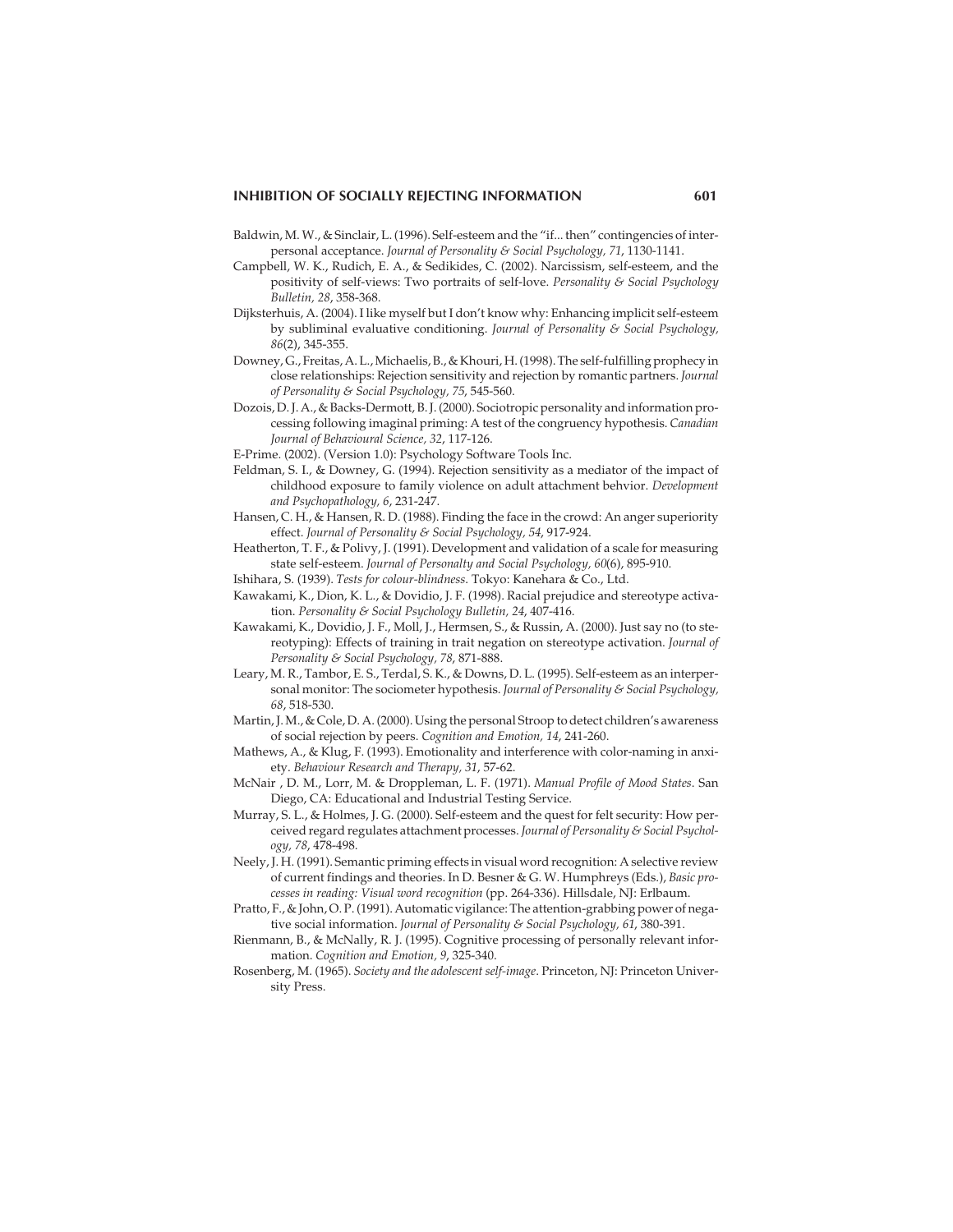- Segerstrom, S. C. (2001). Optimism and attentional bias for negative and positive stimuli. *Personality & Social Psychology Bulletin, 27*, 1334-1343.
- Stroop, J. R. (1935). Studies of interference in serial verbal reactions. *Journal of Experimental Psychology, 14*, 25-39.
- Taylor, S. E., & Brown, J. D. (1988). Illusion and well-being: A social psychological perspective on mental health. *Psychological Bulletin, 103*, 193-210.
- Wentura, D., Rothermund, K., & Bak, P. (2000). Automatic vigilance: The attention-grabbing power of approach- and avoidance-related social information. *Journal of Personality & Social Psychology, 78*, 1024-1037.
- Williams, M. G., Mathews, A., & MacLeod, C. (1996). The emotional Stroop task and psychopathology. *Psychological Bulletin, 120*, 3-24.